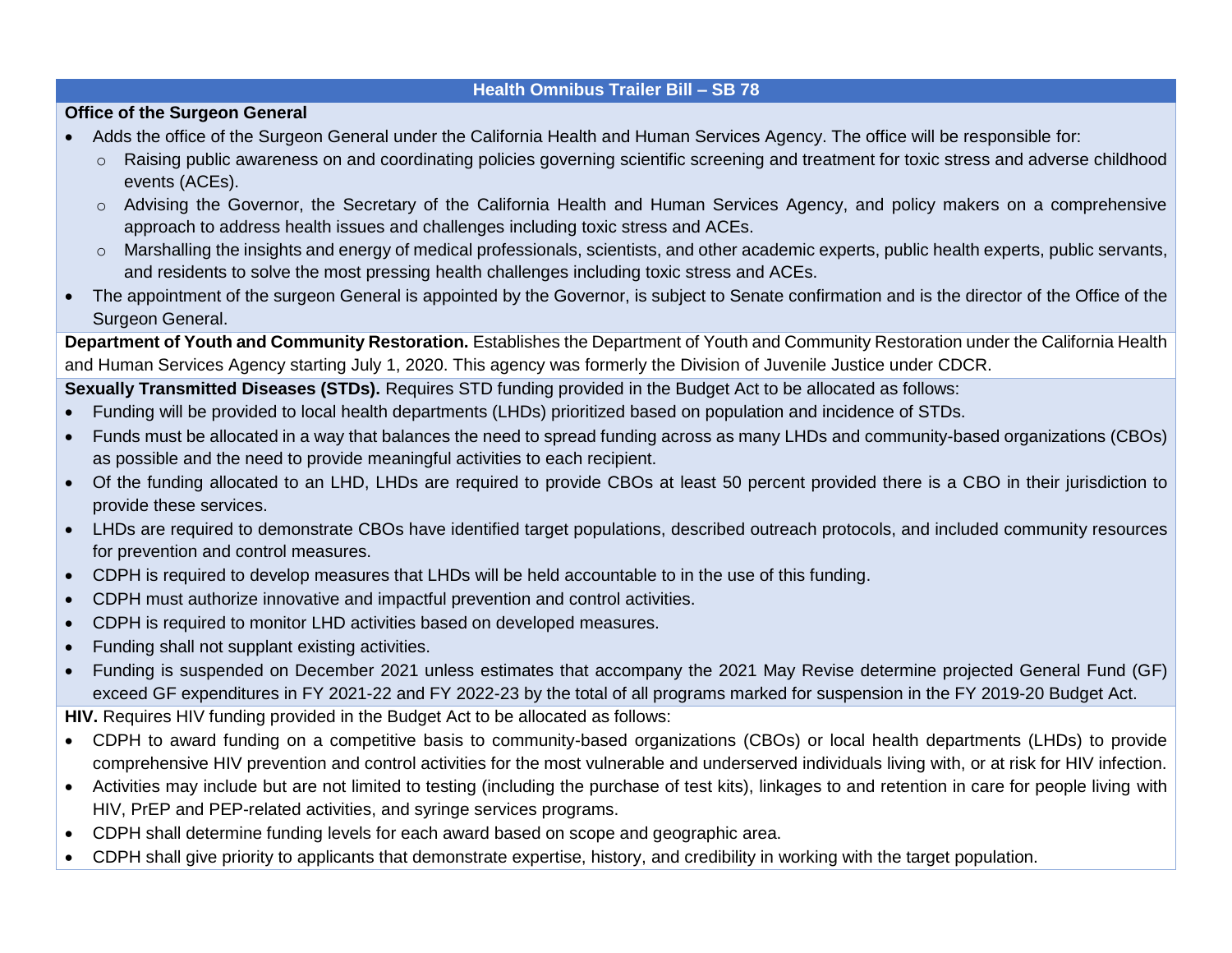- Funds must be allocated in a way that balances the need to spread funding to as many LHDs and CBOs as possible and the need to provide meaningful activities.
- CDPH shall allocate at least 50 percent of the funds to CBOs.
- CDPH to determine the application process, selection criteria and any reporting requirements for the grant.
- CDPH shall develop measures for funded CBOs and LHDs to which to be held accountable.
- Funding is suspended on December 2021 unless estimates that accompany the 2021 May Revise determine projected General Fund (GF) exceed GF expenditures in FY 2021-22 and FY 2022-23 by the total of all programs marked for suspension in the FY 2019-20 Budget Act.

**Hepatitis C virus (HCV).** Requires HCV funding provided in the Budget Act to be allocated as follows:

- Funding will be provided to local health departments (LHDs) prioritized based on factors that indicate need for HCV monitoring, prevention, testing, and linkage to and retention in care activities.
- Funds must be allocated in a way that balances the need to spread funding across as many LHDs and community-based organizations (CBOs) as possible and the need to provide meaningful activities to each recipient.
- Of the funding allocated to an LHD, LHDs are required to provide CBOs at least 50 percent provided there is a CBO in their jurisdiction that provide these activities and demonstrate expertise, history, and credibility working with successfully in engaging the most vulnerable and underserved individuals living with, or at high risk for HCV infection.
- CDPH shall develop measures for LHDs to which to be held accountable.
- Funding is suspended on December 2021 unless estimates that accompany the 2021 May Revise determine projected General Fund (GF) exceed GF expenditures in FY 2021-22 and FY 2022-23 by the total of all programs marked for suspension in the FY 2019-20 Budget Act.

### **Individual Mandate**

- Establishes a state-level individual mandate for California residents to maintain minimum essential coverage each month beginning January 1, 2020.
- Imposes an Individual Shared Responsibility Penalty for failure to maintain minimum essential coverage.
- Provides specified exemptions such as individuals who during a month have a certificate of exemption for hardship or religious conscience issued by the Exchange, among others.
- Requires the Exchange to grant hardship and religious conscience exemptions and establish a process for determining whether an individual is entitled to those exemptions.
- Requires the Exchange to conduct annual outreach and enrollment efforts to individuals who neither did not maintain minimum essential coverage throughout the prior year nor have an exemption.
- Allows the Exchange, in consultation with the Franchise Tax Board, to promulgate regulations to implement the individual mandate.

# **Premium Assistance Subsidy**

- Requires the Exchange to administer a financial assistance program to help low-income and middle-income Californians access affordable health care coverage through the Exchange.
- The program would provide subsidies to California residents with incomes at or below 600 percent of the FPL.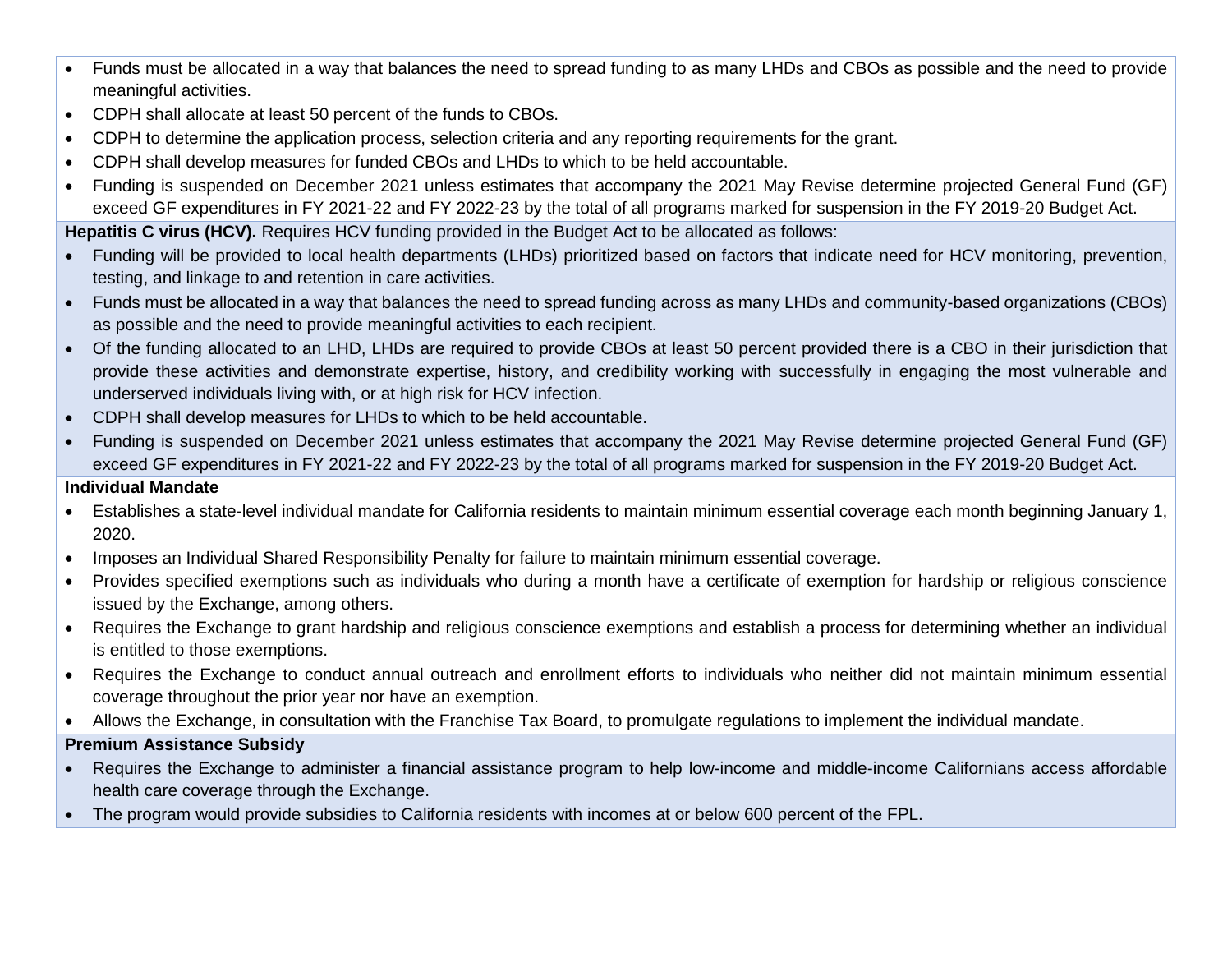- Requires the Exchange to adopt the program design each coverage year through a board resolution. Design may be modified each year. Resolutions may not take effect until the Director of Finance approves it after being notified 10 days in writing to the Joint Legislative Budget Committee.
- Program design shall be based on funds appropriated for that coverage year. Appropriations shall include provisional language directing the Exchange to provide a proportion of funds to the specified income ranges as determined by the Legislature and can include other guiding parameters.
- Exchange shall provide appropriate opportunities for stakeholder and public consultation in the design of the program.
- Subsidies must be provided in advance to participants and shall be remitted from the Exchange to a qualified health plan insurer based on program design factors, including household income and family size.
- Subsidy assistance shall be only be provided to a California resident eligible for the federal premium tax credit but shall not be subject to the income requirements.
- If advanced subsidies allowed exceed those provided based on program factors, the Franchise Tax Board shall remit the refund to the program participant.
- If the subsidies provided exceed those allowed based on program factors, the participant will have a "reconciliation liability" up to a limit specified in the program design. The liability must be reported on the tax return.
- Allows the Exchange, in consultation with the Franchise Tax Board, to promulgate regulations to implement the individual mandate.
- Repeals provisions as of January 1, 2023, and specifies new financial assistance or other subsidies shall not be provided for periods after coverage year 2022.

**Blood Lead Data.** Allows the Department of Public Health (CDPH) to provide blood lead data to the Department of Health Care Services (DHCS) for purposes of determining whether children enrolled in Medi-Cal are being screened for lead poisoning and receiving appropriate services. DHCS may provide information to a managed care plan in which the beneficiary is enrolled, who may provide the information to the health care provider to proactively offer and coordinate care and treatment. Requires HIPPA compliance.

### **Optional Benefits**

- Restores the following optional benefits in the Medi-Cal program no sooner than January 1, 2020:
	- o Optometric and optician services
	- o Audiology services and speech therapy
	- o Podiatric services
	- o Incontinence creams and washes
- Suspends these optional benefits on December 2021 unless estimates that accompany the 2021 May Revise determine projected General Fund (GF) exceed GF expenditures in FY 2021-22 and FY 2022-23 by the total of all programs marked for suspension in the FY 2019-20 Budget Act.

## **Value-Based Incentives in Medi-Cal Managed Care**

- Requires DHCS, to the extent federal funding is available and approval federal approvals have been obtained, to implement value-based payment (VBP) programs for at least three years beginning no sooner than July 1, 2019.
- DHCS shall require designated Medi-Cal managed care plans to make VBPs to network providers that meet the requirements. This does not apply to a county mental health plan contracted with the department or a county Drug Medi-Cal organized delivery system to participate.